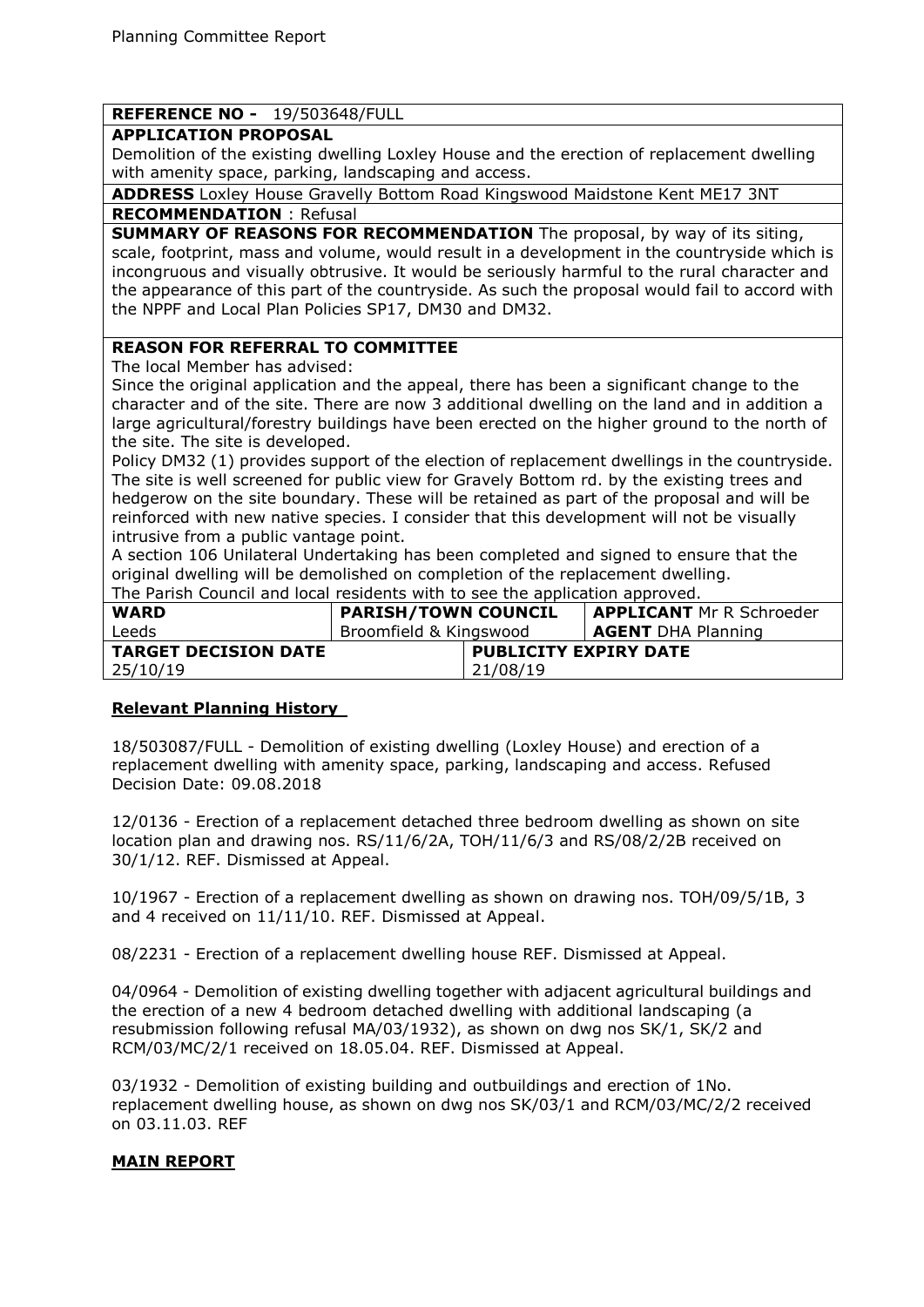# **1. DESCRIPTION OF SITE**

- 1.01 The site of circa 0.31 hectares is located within open countryside, outside of any settlement boundaries as defined in the Local Plan.
- 1.02 The application site consists of two rectangular parcels, located off the north side of Gravelly Bottom Road, to the west of the settlement of Kingswood.
- 1.03 The most northerly, small parcel encompasses Loxley House, a moderately sized single storey structure, whilst the larger southern parcel contained managed open grassland, bound by existing vegetation on two sides.
- 1.04 The existing dwelling referred to as Loxley House was previously used as a village hall, however was granted lawful use as a dwelling in 1999 (under MA/99/1580/N/CLD). This dwelling is substantially removed from the public highway (by some 80m) and lies behind a number of buildings which were approved in 2016 (under Class Q Prior Approval procedures) to be converted from Agricultural to residential use.
- 1.05 The site slopes upwards to the north, away from Gravelly Bottom Road and is bound on its eastern side by a driveway serving Loxley House, permitted residential buildings and an existing barn that lies to the north of the site, currently accommodating 'Kingswood Christmas Trees' which is run out of this property.

## **2. PROPOSAL**

- 2.01 The proposed dwelling would replace the existing single storey structure known as 'Loxley House' and would be sited approximately 25-30m south of that existing, albeit with a larger built footprint. The footprint of the proposed dwelling (circa 300sqm) is some 160sqm larger then that currently on site, representing an increase of approximately 114%.
- 2.02 The new dwelling would form an L-shape, with two double story bay windows and a double story protruding element above the front porch, extending from the front elevation, overlooking the southern extent of the site. This dwelling has been designed to sit approximately 1m into the ground, with a proposed ridge height of some 9.7m above slab level.
- 2.03 The dwelling will be two storeys in height, with a single storey element protruding from the eastern side of the northern (rear) elevation; accommodating the ground floor kitchen. The rest of the ground floor will encompass a lounge, study, dining, games and utilities rooms. There is also a bathroom and WC on this level.
- 2.04 The first floor of the proposed dwelling will accommodate 4 bedrooms (3 with en-suite), a studio and family bathroom. Each bedroom is consistent with the nationally defined space standards, with sufficient room and access to natural light to ensure a high standard of amenity for future residents.
- 2.05 Sufficient rear and front garden would also be provided as part of the proposals.
- 2.06 The property would have a half-hipped style roof, with clay tile hanging and roof tiles, clad in red/brown multi stock brick. The dwelling also proposes to incorporate timber double glazed window units.
- 2.07 2 no. parking spaces would be provided to the south of the dwelling (to the front), with the main entrance door facing this parking area. Cycle parking will be accommodated within the private curtilage of the dwelling. Access will be shared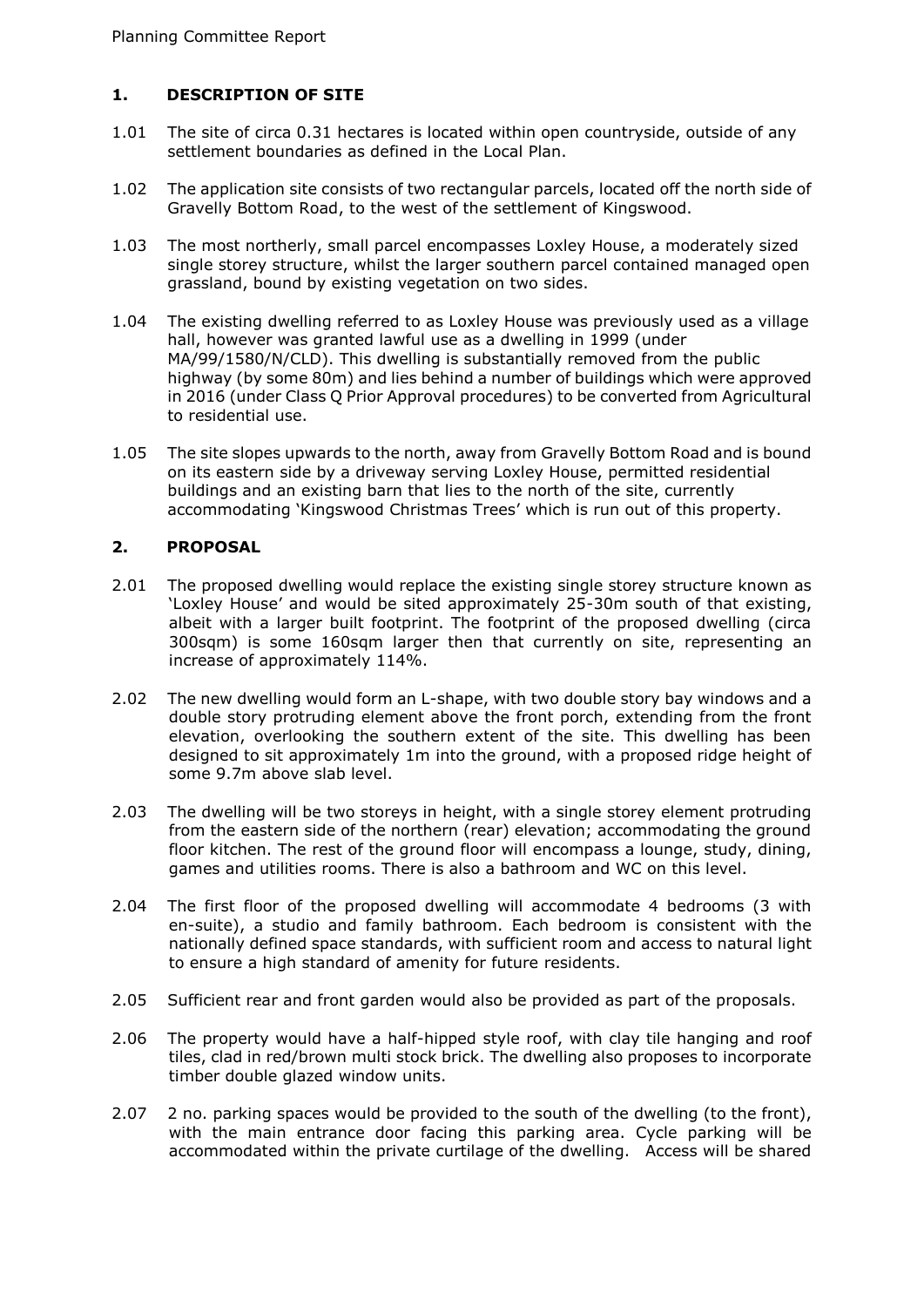with the existing properties to the north off the existing driveway to the east of the application site, providing access to Gravely Bottom Road.

- *2.08* The application replicates that considered and refused under ref 18/503087/FULL although includes the provision of a legal undertaking to secure the removal of the existing building upon implementation of the works. The reasons for refusal of 18/503087/FULL were:
	- 1. The proposal, by way of its siting, scale, footprint, mass and volume, would result in a development in the countryside which is incongruous and visually obtrusive. It would be seriously harmful to the rural character and the appearance of this part of the countryside. As such the proposal would fail to accord with the NPPF and Local Plan Policies SP17, DM30 and DM32.
	- 2. In the absence of a completed Legal Agreement the proposals fail to adequately secure the removal of the existing Loxley House, and therefore do not satisfy Policy DM32. As a result the proposals would result in new residential development outside of settlement in an isolated and unsustainable location which would be detrimental to the character and appearance of the countryside.
- 2.09 There have been no material changes to the site since the recent refusal of planning permission.

## **3. POLICY AND OTHER CONSIDERATIONS**

The National Planning Policy Framework (NPPF) National Planning Practice Guidance (NPPG) Development Plan: SP17, DM1, DM23, DM30, DM32, Supplementary Planning Documents: Maidstone Landscape Character Assessment (Amended 2013)

#### **4. LOCAL REPRESENTATIONS**

#### **Local Residents:**

4.01 None

#### **5. CONSULTATIONS**

(Please note that summaries of consultation responses are set out below with the response discussed in more detail in the main report where considered necessary)

Kent Highways

5.01 No objection subject to the imposition of conditions

Natural England 5.02 No comments to make

- Broomfield and Kingswood Parish
- 5.03 Recommend approval of the proposal

## **6. APPRAISAL**

#### **Main Issues**

- 6.01 The key issues for consideration relate to:
	- Principle of development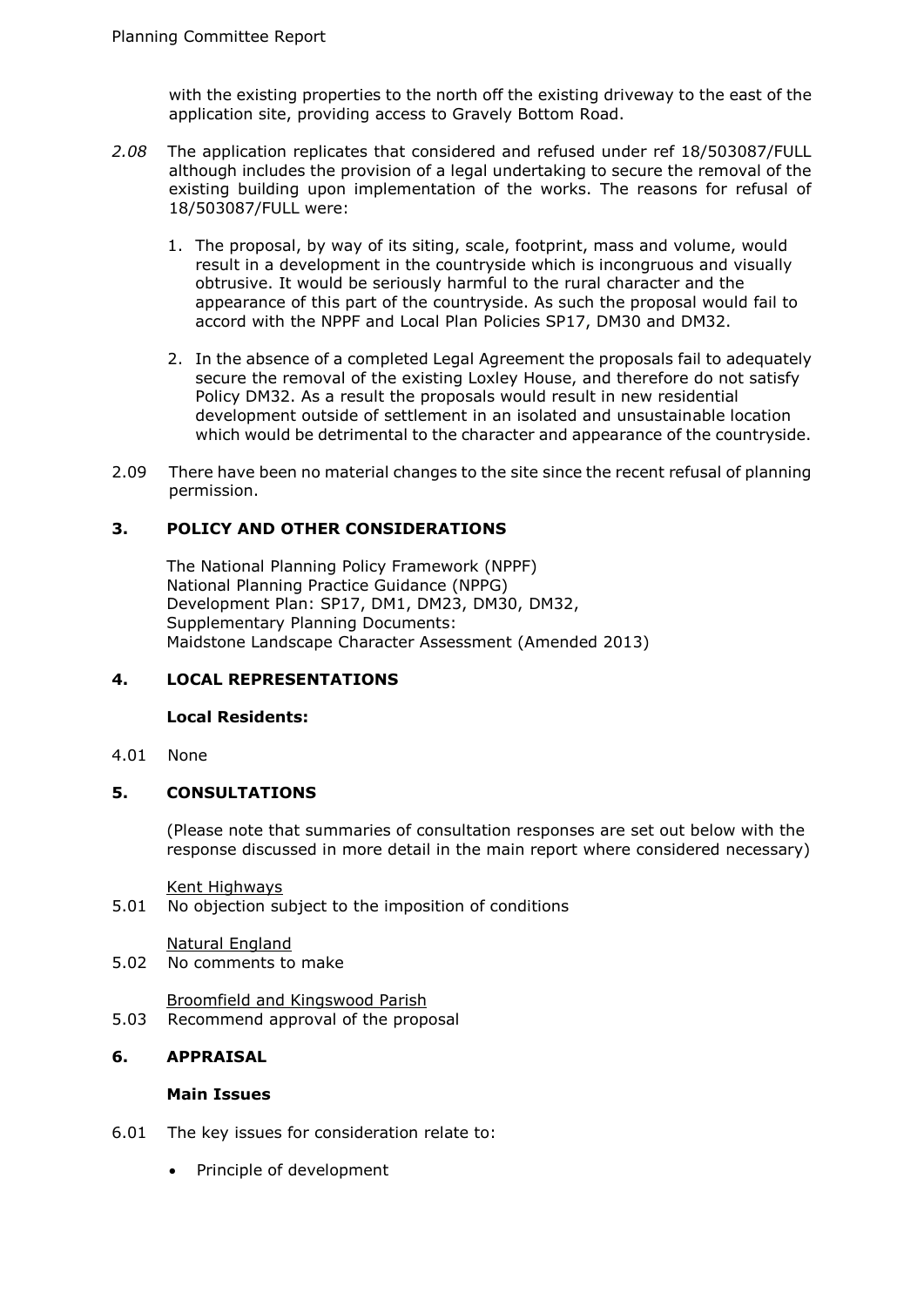- Visual Impact
- Residential Amenity
- Highways
- Biodiversity

#### **Principle of Development**

- 6.02 Policy DM32 of the adopted Local Plan relates to 'proposals for the replacement of a dwelling in the countryside' as an exception to the normal constraints for development in the countryside. This policy has a number of criteria:
	- *i. The present dwelling has a lawful residential use;*
	- *ii. The present dwelling is not the result of a temporary planning permission;*
	- *iii. The building is not listed;*
	- *iv.* The mass and volume of the replacement dwelling is no more visually harmful *than the original dwelling;*
	- *v. The replacement dwelling would result in a development which individually or cumulatively is visually acceptable in the countryside; and*
	- *vi. The replacement dwelling is sited to preclude retention of the dwelling it is intended to replace, or there is a condition or a planning obligation to ensure the demolition of the latter on completion of the new dwelling.*
- 6.03 In this case, the existing dwelling has a lawful residential use (under MA/99/1580/N/CLD) and does not result from a temporary planning permission. The building is not listed. The implementation of the proposed dwelling would not preclude the retention of the existing dwelling; however the removal of the existing dwelling has been dealt with by way of S106 agreement.
- 6.04 It is therefore considered that there can be no objection to the general replacement of the existing dwelling in principle terms. The proposals will however need to assessed against criteria iv. and v. These elements are considered below

## **Visual Impact**

- 6.05 Policy SP17 of the Local Plan identifies that:
	- *1. Development proposals in the countryside will not be permitted unless they accord with other policies in this plan and they will not result in harm to the character and appearance of the area.*
- 6.06 Policy DM30 states:

*Outside of the settlement boundaries as defined on the policies map, proposals which would create high quality design, satisfy the requirements of other policies in this plan and meet the following criteria will be permitted:* 

- *i. The type, siting, materials and design, mass and scale of development and the level of activity would maintain, or where possible, enhance local distinctiveness including landscape features;*
- *ii. Impacts on the appearance and character of the landscape would be appropriately mitigated. Suitability and required mitigation will be assessed through the submission of Landscape and Visual Impact Assessments to support development proposals in appropriate circumstances;*
- *iv. Where built development is proposed, there would be no existing building or structure suitable for conversion or re-use to provide the required facilities. Any new buildings should, where practicable, be located adjacent to existing buildings or be unobtrusively located and well screened by existing or proposed vegetation which reflect the landscape character of the area;*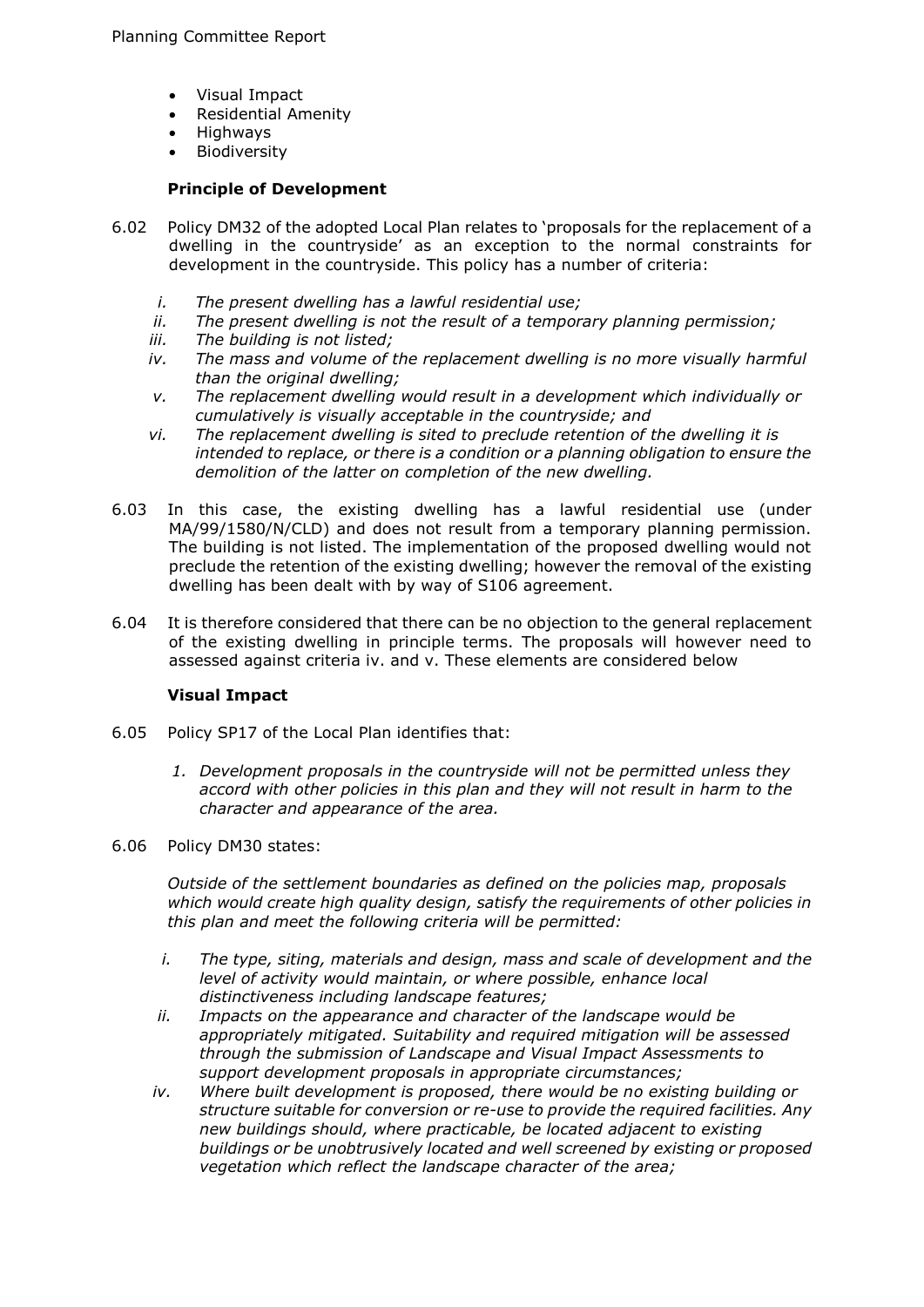- 6.07 Additional to the above cited Local Plan Policy the National Planning Policy Framework (NPPF) July 2018 identifies at paragraph 170 that planning decision should recognise the intrinsic character and beauty of the countryside, and wider benefits from natural capital and ecosystem services.
- 6.08 As identified in Policy DM32, the visual assessment of replacement dwellings should be based on the original dwelling. Limited information has been provided with regards to the characteristics of the existing building; however the single storey Loxely House is estimated to encompass a footprint of some 140sqm, with a width and depth of approximately 10m and 14m respectively. The proposed dwelling thus represents a gross increase of circa 114%.
- 6.09 The proposed dwelling is significantly larger than that currently on site, in all dimensions including height; it is also proposed to be located within an area of greater visual sensitively, being on open and substantially more prominent land; with the topography rising up from the road.
- 6.10 The increase in scale, volume and built footprint is significant and unacceptable, not only being substantially larger than the existing dwelling it is replacing but significantly larger then neighbouring residences permitted to the north (PD applications) and that to the west (The Cottage).
- 6.11 The prior approval consents for the conversion of properties to the north into residential use are noted however these are considered to be of limited relevance, they illustrate that the principle of residential use of the existing buildings is acceptable. They do not address issues relating to the design and scale of the proposed dwelling.
- 6.12 In addition to the substantial increase, the proposal seeks to re-site the dwelling on a more conspicuous site, closer to and more visible from Gravelly Bottom Road. The proposed dwelling is of little relation to what it is replacing in size or siting and would have considerably greater impact on the countryside and the streetscene.
- 6.13 Whilst the 2009 appeal decision predates current planning policy, it should still be given some weight in any consideration given the similarities of the proposals that the inspector found to be unacceptable. In addition, application 18/503087/FULL assessed the same proposal and found it to be unacceptable. There have been no material changes on site, or to the policy framework since consideration of this application. This carries significant weight.
- 6.14 In light of the above, the proposal is considered unacceptable in view of its size, scale and bulk, which together with its location on a sloping and open site would result in visually intrusive and incongruous development that would be out of character with surrounding development and detrimental to the character of the area in general. The proposals thus to not meet criteria iv. of Policy DM32.
- 6.15 I have given consideration to nearby approved applications that were drawn to my attention by the Local Member. Whilst I have reviewed these previous applications, it is important to note that each application must be judged on its own merits. I have considered these neighbouring developments and find that whilst they represented 'replacement dwellings' of increased size, they were more acceptable in terms of impact on visual amenity. They were either located in similar and set back locations within their site and had a reduced material impact on the visual appearance and character of the site and wider countryside mainly owing to more sensitive heights. These are not comparable to the scheme being considered here.
- 6.16 The scale of the application proposal, is considered to be visually unacceptable, both individually and cumulatively within the countryside. The design of the building,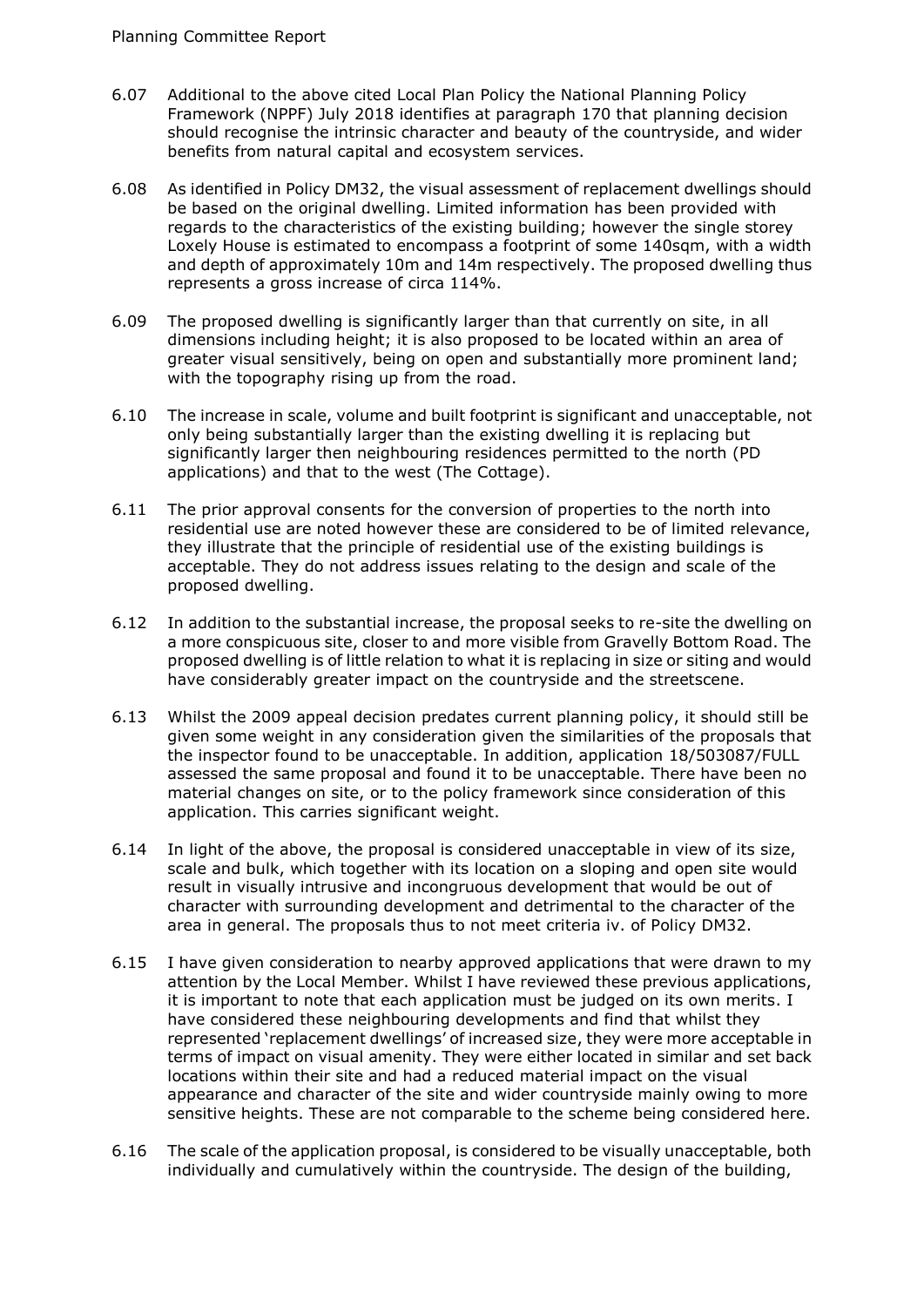whilst being of a set into the ground by circa 1m, is considered to be out of character with neighbouring properties which are smaller and of a more simplistic agricultural design.

- 6.17 It is further considered that the development of this site, in conjunction with the existing dwellings to the north, would lead to the appearance of overdevelopment and urbanisation; increasing urban paraphernalia and eroding the rural character of the area. The size, massing and volume of this application is significantly larger than that originally on the site, and in a much more prominent location, and the addition of this building into this site would result in significant cumulative visual impacts.
- 6.18 The proposals would not provide any notable public benefits. The development of this site for a dwelling of the proposed scale would irreversibly change the distinct character of the countryside, cumulatively, resulting in an overdevelopment and urbanisation of the area. It is thus considered that the development fails to comply with criteria v. of the Policy DM32.
- 6.19 By extension of the above assessment, it is considered the proposed replacement dwelling, would fail to comply with Policy SP17 and DM30 altering the local distinctiveness and intrinsic beauty of the wider countryside.
- 6.20 In light of the above, and the information provided as part of this application, I consider the scale and massing of the development proposed does not accord with National or Local Policy, when viewing the site both individually and cumulatively within the context of its location within the wider countryside.
- 6.21 The above findings are consistent with advice previously provided by the Council in previous applications on the same site; and upheld by Inspectors at appeal on four separate occasions, with the applicant yet to overcome the officer's and inspectors concerns.

## **Residential Amenity**

- 6.22 Policy DM1 of the local plan states that proposals should respect the amenities of occupiers of neighbouring properties and uses and provide adequate residential amenities for future occupiers of the development by ensuring that development does not result in, or is exposed to, excessive noise, vibration, odour, air pollution, activity or vehicular movements, overlooking or visual intrusion, and that the built form would not result in an unacceptable loss of privacy or light enjoyed by the occupiers of nearby properties.
- 6.23 In this case I consider the orientation, outlook and distances to neighbours (between 15 and 25m) are sufficient that any significant loss of light, outlook or privacy would be unlikely to occur. As this is a one-for one replacement dwelling, I do not believe that noise and disturbance from the replacement dwelling would increase.

## **Highways**

- 6.24 Policy DM1 of the local plan states that proposals should safely accommodate the vehicular and pedestrian movement generated by the proposal on the local highway network and through the site access, and provide adequate vehicular and cycle parking to meet adopted council Standards.
- 6.25 Local plan policy DM23 states that car parking standards for residential development will:
	- i. Take into account the type, size and mix of dwellings and the need for visitor